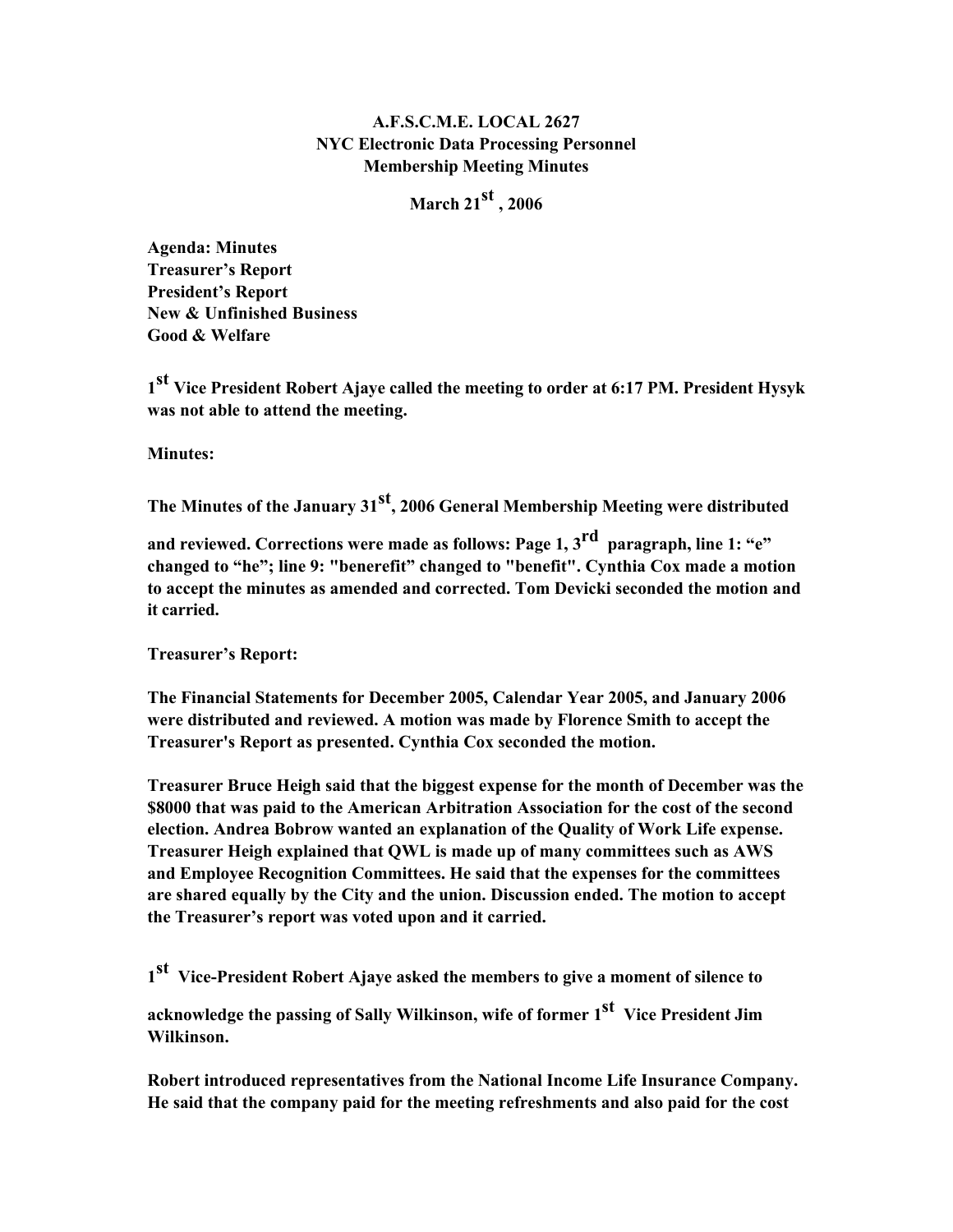of this month's membership mailing. Members gave them a warm reception. The representatives then gave the members a presentation on the various services that their company could provide to Local 2627 members.

President's Report:

1st Vice President Robert Ajaye stated that the filing period for the Computer Aide

Exam would run from April 5<sup>th</sup> to April 25<sup>th</sup> , 2006. The Local, in conjunction with D.C. 37, will hold classes for the exam in early April.

Robert said that President Ed Hysyk met with DCAS about converting the certified titles into competitive titles. He also announced that there will a true  $E \& E$  on-line examination scheduled by the City for February 2007. This on-line exam will be a first for the City and the Local. The exam will be for the new certified titles.

There was a contract bargaining session with the City on March 14<sup>th</sup>. Robert Ajave said that Ed will give the members an update on the latest in the bargaining talks at the next meeting.

1st Vice President Robert Ajave stated that there will be no Early Retirement Incentive (ERI) at the local or the state level.

He stated that there were very few positions available for candidates on the Computer Specialist Operations list.

The Local 2627 Executive Board approved the extension of the Local's Education reimbursement program for another year.

Peter Jablin talked about AFSCME Lobby Day which was held on March 6<sup>th</sup>.

Cynthia Cox urged members to become members of the PEOPLE program.

 $1^{\textbf{st}}$  Vice President Robert Ajaye said that President Hysyk wanted him to mention that within the next 3 years there will possibly be a \$3.50 to \$5 dues increase from AFSCME.

The DC 37 Prescription Drug program will be getting a new vendor, replacing Express Scripts.

Robert announced that Gilbert Sambolin successfully completed the advanced Shop Steward training course in addition to the Grievance handling course.

Unfinished Business: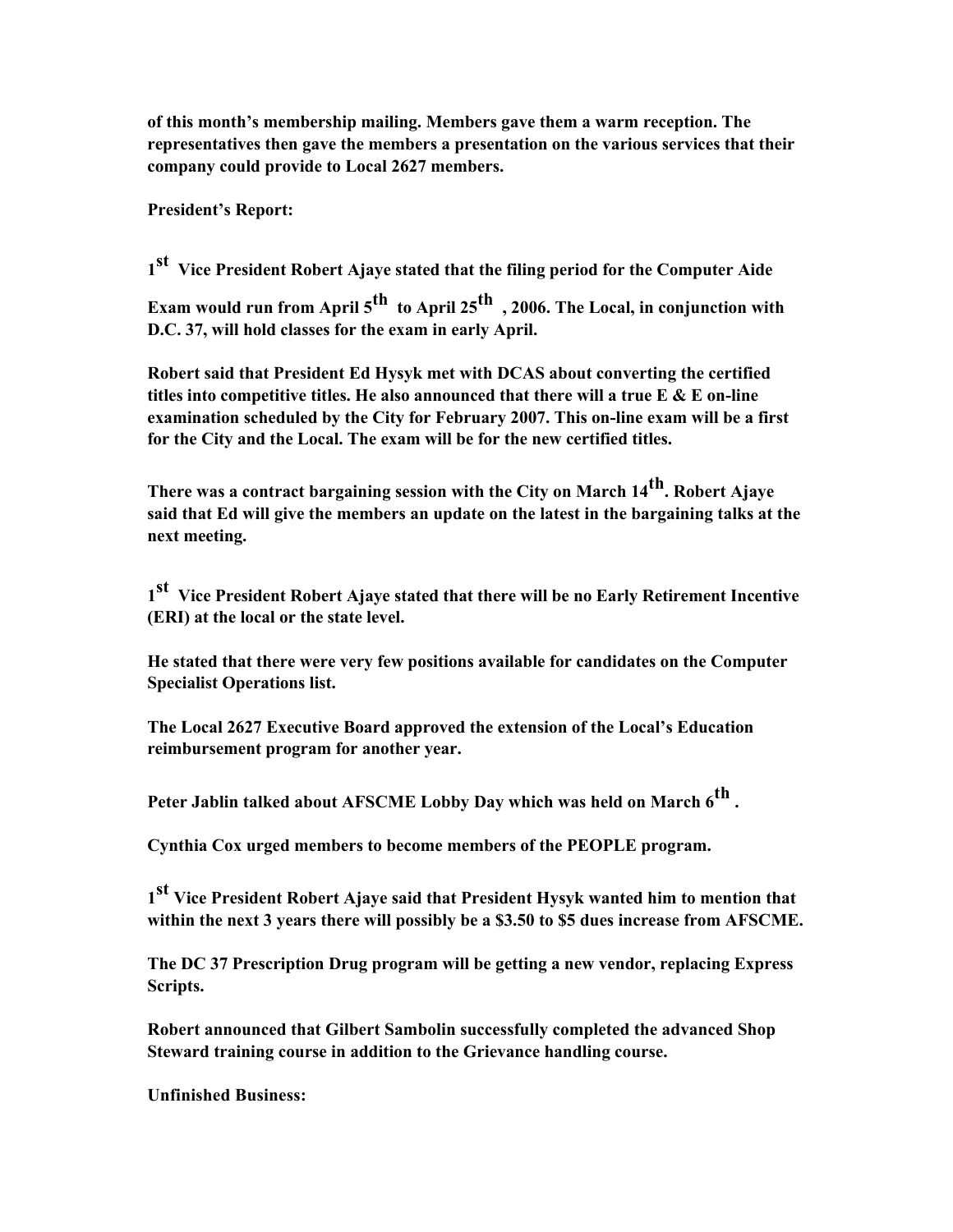None.

New Business:

2<sup>nd</sup> Vice-President Goff said that there will be a Health and Safety walk-through for members of the Transit Authority at 2 Broadway on Friday morning, March 24<sup>th</sup>. He added that TA members who would like to participate should call him at the office.

Andea Bobrow stated that the November 2005 membership meeting minutes have not been added to the Local's website. 2nd Vice President Gary Goff said that he did not have an electronic copy of the minutes to upload to the Local's website. Secretary Cody Childs said that a disk copy of the minutes was submitted to President Ed Hysyk at the January 2006 general membership meeting so that the minutes could be posted on the Local's website. Gary said that maybe President Ed Hysyk has it but he was never given the minutes. He added said he will see if he can locate the disk copy of the minutes.

Artie Kellam wanted to know when the listing of the motions that were passed by the Local 2627 Executive Board would be posted on the Local's website. He also wanted to know when would members get a report from the Local's DC 37 delegates on what was

voted on and discussed at the delegate meetings. 1<sup>st</sup> Vice President Robert Ajaye said that they will make it a point of updating members about the delegate meetings.

2<sup>nd</sup> Vice President Gary Goff said that the delegates should give a report at the next general membership meeting. 1st Vice President Robert Ajaye stated that any member could attend a DC 37 delegate meeting but that member would not be allowed to have

any input. 2<sup>nd</sup> Vice President Gary Goff responded to Artie Kellam's first question by stating that Executive Board motions are to be read to the members at the membership meeting but they are not going to be posted on the Local's website. Artie Kellam disagreed and said the motion should also be on the Local's website. Gary said that any member who wishes to view the Executive Board minutes, should call the office to make an appointment

Andrea Bobrow asked if members could sit-in on the Local's Executive Board meetings. Robert Ajaye answered no.

Artie Kellam wanted to know the status of the motion made by the membership at the November 2005 General Membership Meeting to have the \$2400 in legal fees returned to the Local by the affected Executive Board members. 1st Vice President Robert Ajaye said that President Hysyk will have to give an update on the status of the motion. Artie Kellam wanted to know why it was taking so long for the Executive Board members to abide by the motion. Robert Ajaye said that this is something that Ed will have to handle.